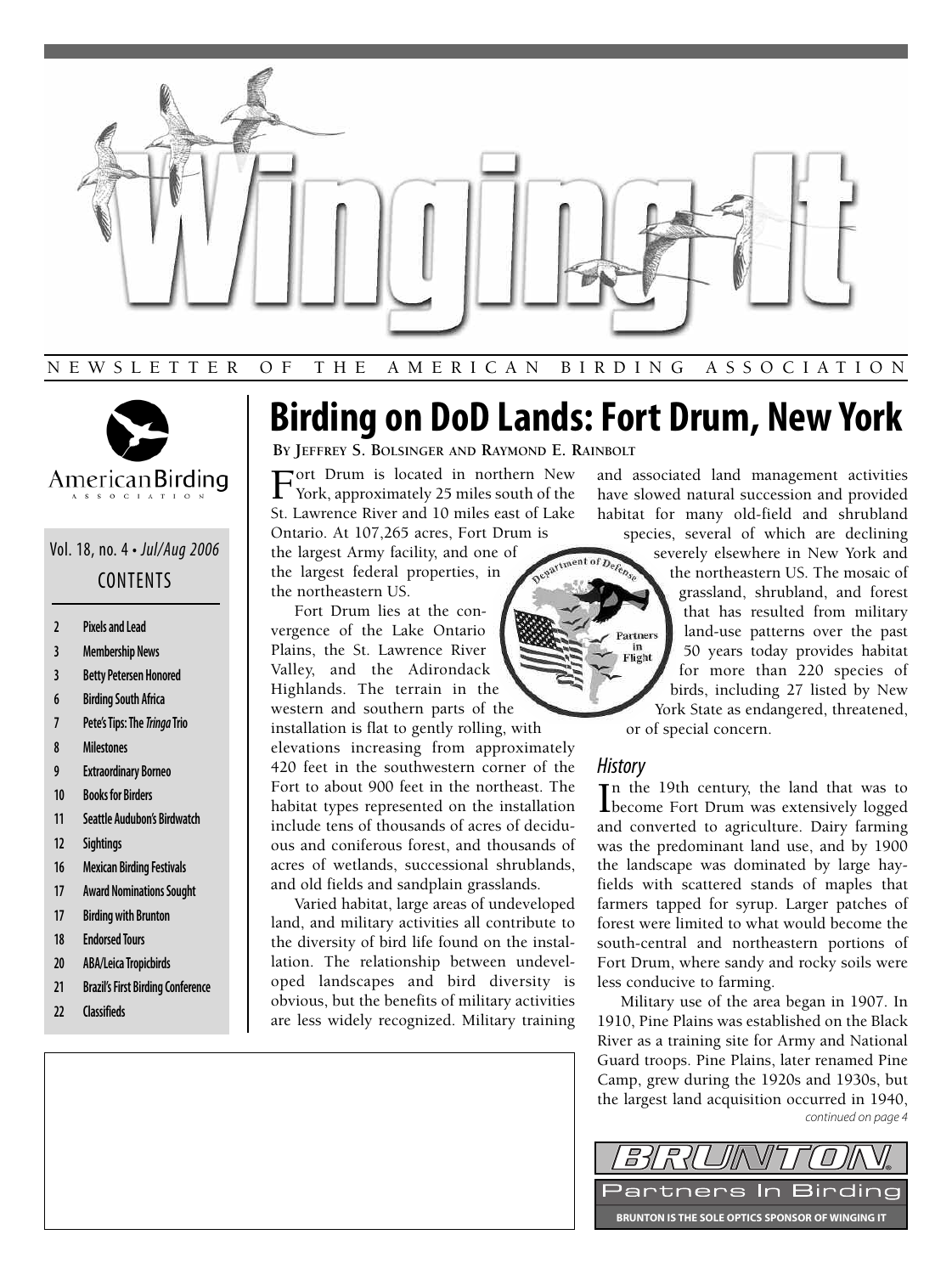

when the US expanded training facilities for the war in Europe and the Pacific. Approximately 75,000 acres were acquired in this expansion, which displaced 525 families and eliminated 3,000 buildings and five villages. Three divisions were deployed at Pine Camp for training during the war, including General George C. Patton's 4th Armored Division.

Pine Camp was renamed Camp Drum in 1951 to honor General Hugh A. Drum, commander of the First Army during World War II. The installation acquired its current name in 1974, and the 10th Mountain Division was permanently posted to Fort Drum in 1984. In addition to serving as a home and training site for soldiers of the 10th Mountain Division, Fort Drum is also the major training facility for National Guard and Reserve soldiers in the northeastern US, and one of the military's most important cold-weather training facilities.

**Environmental Setting**<br> **To** the extent that New York's birders are aware of Fort To the extent that New York's birders are aware of Fort Drum, their knowledge is generally limited to the grasslands in Training Areas 12 and 13. This 3,500-acre patch of old hayfield, a remnant of Fort Drum's agricultural past, consists of a mix of non-native grasses, such as Kentucky bluegrass and timothy, and native sedges, goldenrods, and other herbaceous plants. Shrubland and successional woodland occur throughout the remainder of the western training areas, interspersed with old fields, pockets of mature forest, and beaver ponds and wetlands.

Most of the southern part of Fort Drum lies on sandy soil, in contrast to the clay and loam soils elsewhere. The sandplain grasslands near the Wheeler-Sack Army Airfield (WSAAF) are characterized by a sparse cover of hairgrass and other native bunch grasses. Surrounding the sandplain grasslands are oak savannah—a very rare community in New York—and open pine-oak woodlands. The south-central part of Fort Drum consists of extensive mixed deciduous and coniferous forest on sandy soil; this area also has several large wetlands.

The largest block of continuous forest is in the northeastern corner of Fort Drum, where more than 20,000 acres of northern hardwoods and white pines abut additional state and private forested lands. Within this forested landscape lie extensive wetlands, numerous beaver ponds, and several small lakes. Indian Lake (186 acres) is the largest body of water entirely on Fort Drum, but Fort Drum's Mud Lake connects with Lake Bonaparte (1,283 acres), which borders the installation to the east.

Birding Fort Drum<br>The best time of year to bird Fort Drum is The best time of year to bird Fort Drum is late spring and summer, when the weather is pleasant and bird diversity is highest. More than 140 species have been confirmed nesting on the installation; most breeding species are present by the third week of May, although

spring migration extends into June. Large concentrations of migrating warblers and sparrows have been noted during fall migration, but Fort Drum has not been heavily birded during this season. Access in winter is often difficult because of heavy snow, but birders who brave the cold temperatures can see Rough-legged Hawk, Northern Shrike, Common Redpoll, and occasionally Snowy Owl.

The Antwerp Tank Trail passes through the largest block of grasslands on Fort Drum. Bobolink and Savannah Sparrow nest here in very high densities, and American Bittern and Northern Harrier are seen frequently. Henslow's Sparrow nests locally in the larger grassland patches, especially along the western end of Dogwood Lane. Sedge Wren, seen here most years in small numbers, can occasionally be fairly common in wet sedge meadows. Short-eared Owl, among the rarest breeding species in New York, nests sporadically in this area. Upland Sandpiper and Eastern Meadowlark formerly nested in good numbers, but have been rare in recent years.

The sandplain grasslands near WSAAF host a different assemblage of nesting birds. Grasshopper and Vesper Sparrows are common, and Horned Lark breeds locally where vegetation is sparse. During the past few years, the airfield area has been the only reliable place to find Upland Sandpiper on Fort Drum. The airfield itself is off-limits, but Uplands can be observed along the Main Tank Trail west of the airfield, as can Red-headed Woodpecker, which nests in the open oak woodland along this road. Other species limited to sandy soils on Fort Drum include Common Nighthawk, which nests in a variety of habitats with bare sandy soil, and Prairie Warbler, locally common in open scrubby woodland.

Perhaps the most sought-after shrubland specialists that nest on Fort Drum are Clay-colored Sparrow and Goldenwinged Warbler. Clay-colored Sparrow, rare in the northeast, nests in small numbers on Fort Drum, where it is most easily